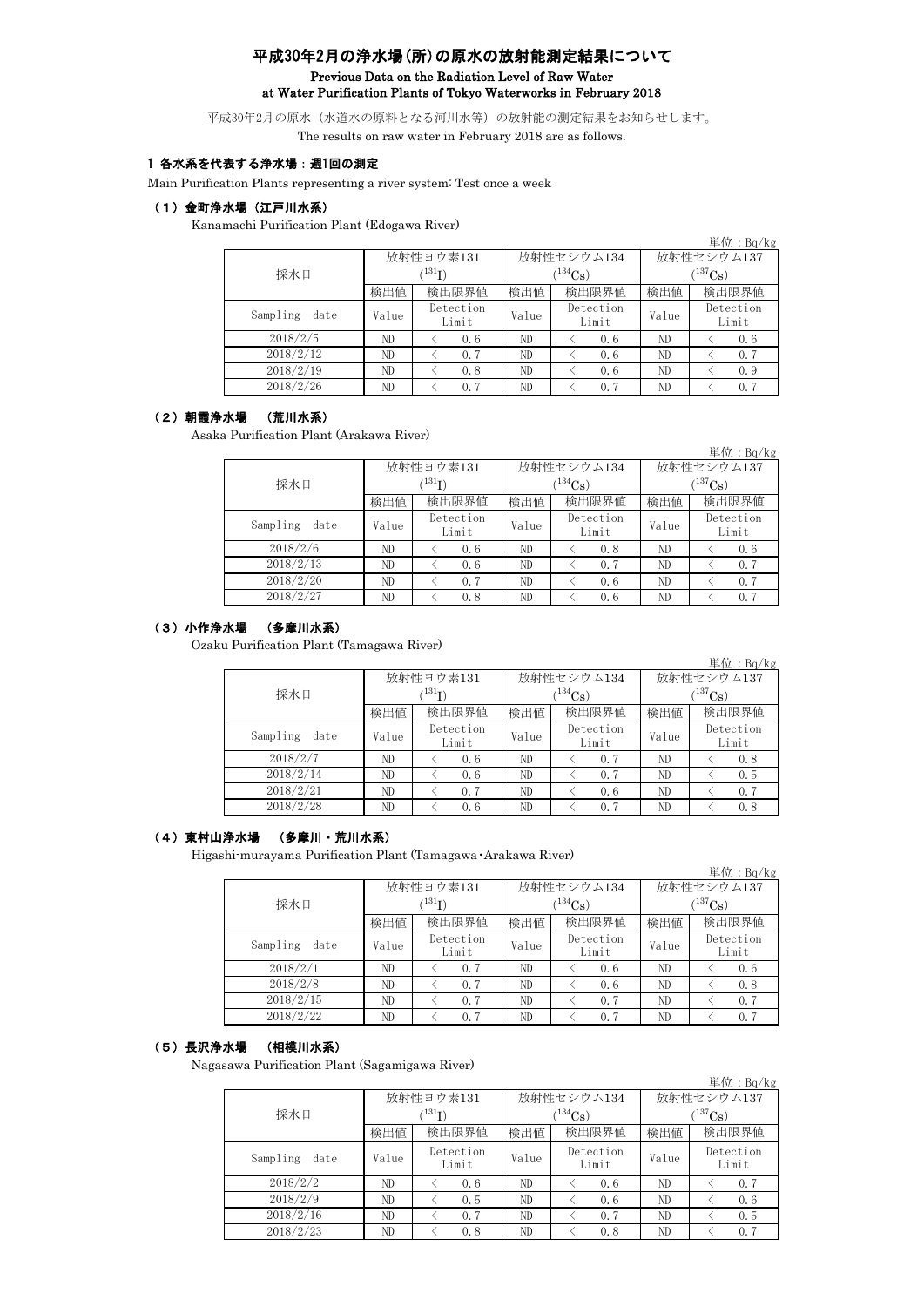## 2 その他の主要浄水場:概ね月1回の測定

Other Main Purification Plants: Test mostly once a month

|                     |                            |                  |       |                          |                    |       |              |                    |       |              | 単位:Bq/kg           |
|---------------------|----------------------------|------------------|-------|--------------------------|--------------------|-------|--------------|--------------------|-------|--------------|--------------------|
| 浄水所                 | 水源                         | 採水日              |       | 放射性ヨウ素131<br>$(^{131}I)$ |                    |       | $(^{134}Cs)$ | 放射性セシウム134         |       | $(^{137}Cs)$ | 放射性セシウム137         |
|                     |                            |                  | 検出値   |                          | 検出限界値              | 検出値   |              | 検出限界値              | 検出値   |              | 検出限界値              |
| Monitoring<br>point | Water<br>resource          | Sampling<br>date | Value |                          | Detection<br>Limit | Value |              | Detection<br>Limit | Value |              | Detection<br>Limit |
| 三郷<br>Misato        | 江戸川水系<br>Edogawa<br>River  | 2018/2/7         | ND.   | $\langle$                | 0.7                | ND    | $\langle$    | 0.7                | ND    | $\langle$    | 0, 7               |
| 三園<br>Misono        | 荒川水系<br>Arakawa<br>River   | 2018/2/7         | ND.   | $\langle$                | 0, 6               | ND    | $\langle$    | 0.7                | ND    | $\lt$        | 0.6                |
| 境<br>Sakai          | 多摩川水系<br>Tamagawa<br>River | 2018/2/7         | ND    | $\langle$                | 0.6                | ND    | $\lt$        | 0.7                | ND    | $\langle$    | 0, 7               |
| 砧<br>Kinuta         | 多摩川水系<br>Tamagawa<br>River | 2018/2/7         | ND.   | $\langle$                | 0.6                | ND.   | $\langle$    | 0.6                | ND.   | $\langle$    | 0.7                |
| 砧下<br>Kinutashimo   | 多摩川水系<br>Tamagawa<br>River | 停止中              |       |                          |                    |       |              |                    |       |              |                    |

## 3 多摩地区等の表流水・伏流水・浅井戸を水源とする浄水所:概ね月1回の測定

Water purification plants using surface water, subsoil water, or shallow well water in Tama Area: Test mostly once a month

| <表流水を水源とする浄水所> | $\langle$ surface water $\rangle$ |
|----------------|-----------------------------------|
|----------------|-----------------------------------|

|                  |                  |       |                    |       |                           |            | 単位: $Bq/kg$           |  |
|------------------|------------------|-------|--------------------|-------|---------------------------|------------|-----------------------|--|
|                  |                  |       | 放射性ヨウ素131          |       | 放射性セシウム134                | 放射性セシウム137 |                       |  |
| 浄水所              | 採水日              |       | $(^{131}I)$        |       | $(^{134}\mathrm{Cs})$     |            | $(^{137}\mathrm{Cs})$ |  |
|                  |                  | 検出値   | 検出限界値              | 検出値   | 検出限界値                     | 検出値        | 検出限界値                 |  |
| Monitoring point | Sampling<br>date | Value | Detection<br>Limit | Value | Detection<br>Limit        | Value      | Detection<br>Limit    |  |
| 棚沢<br>Tanasawa   | 2018/2/19        | ND    | 0.7<br>$\langle$   | ND    | $\mathbf{1}$<br>$\langle$ | ND         | 0.8<br>$\langle$      |  |
| 大丹波<br>0taba     | 2018/2/19        | ND    | 0, 6<br>$\langle$  | ND    | 0.9<br>$\lt$              | ND         | 0.7<br>$\langle$      |  |
| 小河内<br>Ogouchi   | 2018/2/21        | ND    | 0.8<br>$\langle$   | ND    | 0.9<br>$\langle$          | ND         | 0.7<br>$\langle$      |  |
| ひむら<br>Himura    | 2018/2/21        | ND    | 0.8<br>$\langle$   | ND    | 0, 7<br>$\langle$         | ND         | 0.8<br>$\langle$      |  |
| 日原<br>Nippara    | 2018/2/26        | ND    | $\langle$<br>0.7   | ND    | 0, 7<br>$\langle$         | ND         | 0.8<br>$\langle$      |  |
| 氷川<br>Hikawa     | 2018/2/26        | ND    | 0.6<br>$\langle$   | ND    | 0.6<br>$\langle$          | ND         | 0.7<br>$\langle$      |  |
| 戸倉<br>Tokura     | 2018/2/28        | ND    | 0.7<br>$\langle$   | ND    | 0.9<br>$\langle$          | ND         | 0.8<br>$\langle$      |  |
| 深沢<br>Fukasawa   | 2018/2/28        | ND    | 0.7<br>$\langle$   | ND    | 0.6<br>$\lt$              | ND         | 0.8<br>⟨              |  |

### <伏流水を水源とする浄水所> <subsoil water>

|                       |                  |                |                    |       |                       |            | 単位: $Bq/kg$           |
|-----------------------|------------------|----------------|--------------------|-------|-----------------------|------------|-----------------------|
|                       |                  |                | 放射性ヨウ素131          |       | 放射性セシウム134            | 放射性セシウム137 |                       |
| 浄水所                   | 採水日              |                | $(^{131}I)$        |       | $(^{134}\mathrm{Cs})$ |            | $(^{137}\mathrm{Cs})$ |
|                       |                  | 検出値            | 検出限界値              | 検出値   | 検出限界値                 | 検出値        | 検出限界値                 |
| Monitoring point      | Sampling<br>date | Value          | Detection<br>Limit | Value | Detection<br>Limit    | Value      | Detection<br>Limit    |
| 二俣尾<br>Futamatao      | 2018/2/7         | ND             | 0.9<br>$\langle$   | ND    | 0, 5<br>$\langle$     | ND         | 0.7<br>$\langle$      |
| 沢井第一<br>Sawaidaiichi  | 2018/2/7         | ND             | 0, 8<br>$\langle$  | ND    | 0.6<br>$\langle$      | ND         | 0.9<br>$\langle$      |
| 千ヶ瀬第二<br>Chigasedaini | 2018/2/8         | ND             | 0, 6<br>$\langle$  | ND    | 0.6<br>$\langle$      | ND         | 0.8<br>$\langle$      |
| 御岳山<br>Mitakesann     | 2018/2/8         | ND             | 0.9<br>$\lt$       | ND    | 0.7<br>$\langle$      | ND         | 0.7<br>$\langle$      |
| 日向和田<br>Hinatawada    | 2018/2/13        | ND             | 0.8<br>$\langle$   | ND    | 0.7<br>$\langle$      | ND         | 0.8<br>$\langle$      |
| 成木<br>Nariki          | 2018/2/13        | N <sub>D</sub> | 0.8<br>$\langle$   | ND    | 0.8<br>$\lt$          | ND         | 0.8<br>$\langle$      |
| 高月<br>Takatsuki       | 2018/2/14        | ND             | $\langle$<br>0.9   | ND    | 0.7<br>$\langle$      | ND         | 0.8<br>$\langle$      |